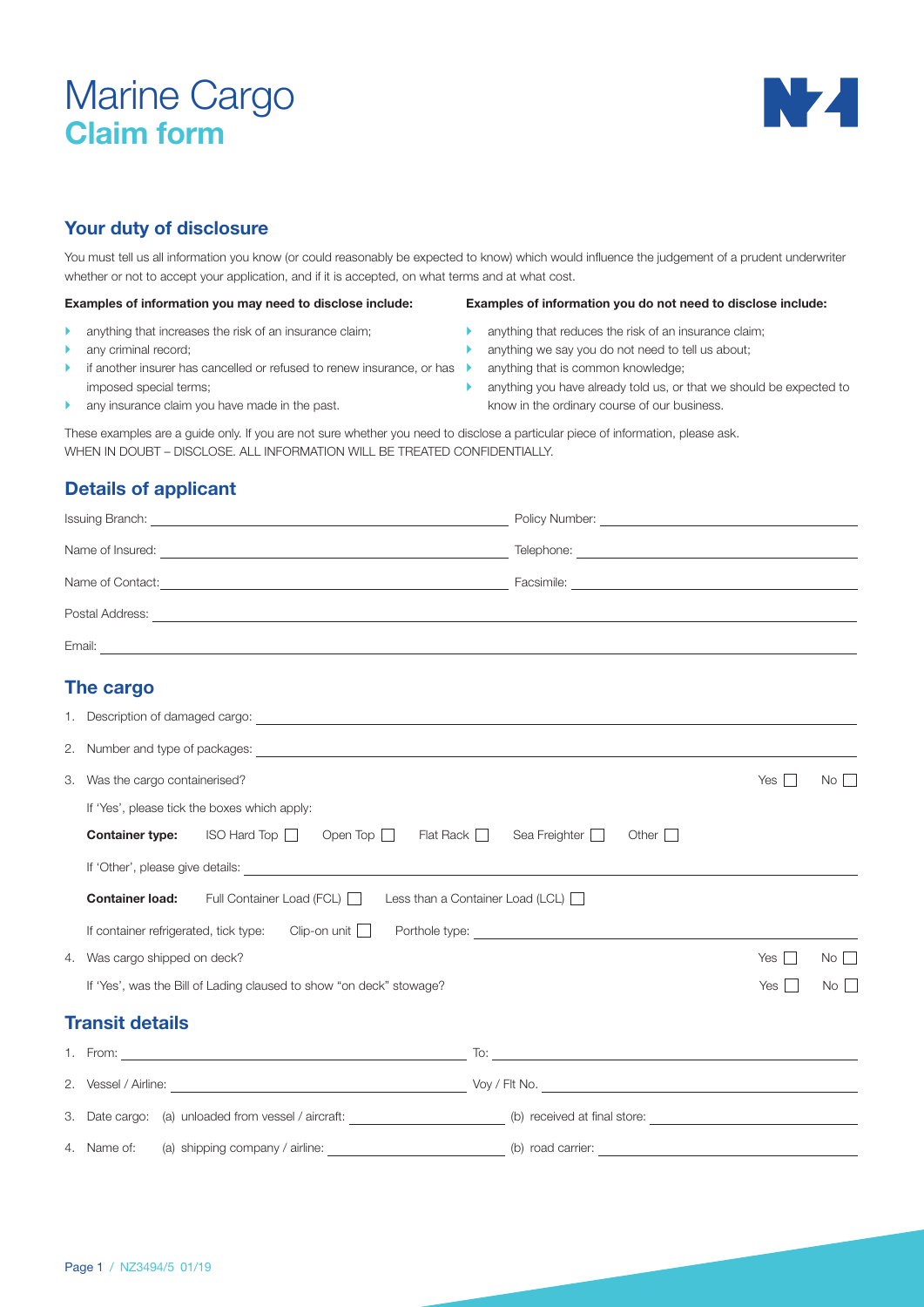

NZ.

## **The loss**

|    | 5. State the nature of the receipt issued to:                                                                                                                                                                              |                                                                                                                                                                                                                                |
|----|----------------------------------------------------------------------------------------------------------------------------------------------------------------------------------------------------------------------------|--------------------------------------------------------------------------------------------------------------------------------------------------------------------------------------------------------------------------------|
|    |                                                                                                                                                                                                                            |                                                                                                                                                                                                                                |
|    |                                                                                                                                                                                                                            |                                                                                                                                                                                                                                |
|    |                                                                                                                                                                                                                            | (c) storage operator or other bailee: example and contract the contract of the contract of the contract of the contract of the contract of the contract of the contract of the contract of the contract of the contract of the |
| 6. |                                                                                                                                                                                                                            | Has the shipping company / airline / road carrier / store operator surveyed the damage?<br>$\mathbf{L}$<br>$No$ $\vert$<br>Yes I                                                                                               |
|    |                                                                                                                                                                                                                            | If 'Yes', what was the date of survey?                                                                                                                                                                                         |
|    | 7. Has a claim been lodged against the:                                                                                                                                                                                    |                                                                                                                                                                                                                                |
|    | (a) shipping company / airline                                                                                                                                                                                             | Yes $\vert \ \vert$<br>$No$                                                                                                                                                                                                    |
|    | (b) road carrier                                                                                                                                                                                                           | Yes I<br>$No$ $\Box$                                                                                                                                                                                                           |
|    | (c) store operator                                                                                                                                                                                                         | $Yes$    <br>No                                                                                                                                                                                                                |
|    | <b>Agreement</b>                                                                                                                                                                                                           |                                                                                                                                                                                                                                |
|    | I agree that:                                                                                                                                                                                                              |                                                                                                                                                                                                                                |
|    | 1. MATERIAL FACTS                                                                                                                                                                                                          | (a) All information given to NZI (whether oral or written) is true and correct;                                                                                                                                                |
|    |                                                                                                                                                                                                                            | (b) All material facts have been disclosed. (See 'Your Duty of Disclosure');                                                                                                                                                   |
| 2. | <b>TERMS OF POLICY</b><br>3. USE OF INFORMATION                                                                                                                                                                            | The terms of NZI's policy are accepted;<br>(a) My personal information collected by NZI may be:                                                                                                                                |
|    |                                                                                                                                                                                                                            | used by NZI to advise me of its other services;<br>(i)                                                                                                                                                                         |
|    |                                                                                                                                                                                                                            | disclosed to other members of the insurance industry and Insurance Claims Register Ltd., and to<br>(ii)<br>parties who have a financial interest in the subject matter of the policy;                                          |
|    |                                                                                                                                                                                                                            | (b) My personal information held by other members of the insurance industry and insurance register may be<br>disclosed to NZI.                                                                                                 |
|    | <b>4. AGENCY</b>                                                                                                                                                                                                           | Anyone who assists me to complete this Application Form is acting as my agent only.                                                                                                                                            |
|    | <b>Privacy Act Statement:</b>                                                                                                                                                                                              |                                                                                                                                                                                                                                |
| Þ. |                                                                                                                                                                                                                            | We gather information about you (including your claims history) to consider your application for insurance. If you refuse to provide it, we may                                                                                |
| ▶  | decline your application or declare this policy unenforceable from the beginning.<br>This information is held by us and you may access and seek correction of it. It may be passed on to other insurers you deal with, and |                                                                                                                                                                                                                                |
| ▶  | interested parties.<br>prevents fraudulent claims.                                                                                                                                                                         | Your claims history is passed onto, and held by Insurance Claims Register Ltd. This enables other insurers you deal with to access it, and                                                                                     |
|    | SIGNED ON BEHALF OF ALL INSURED'S                                                                                                                                                                                          |                                                                                                                                                                                                                                |

# Signature Date Title / position